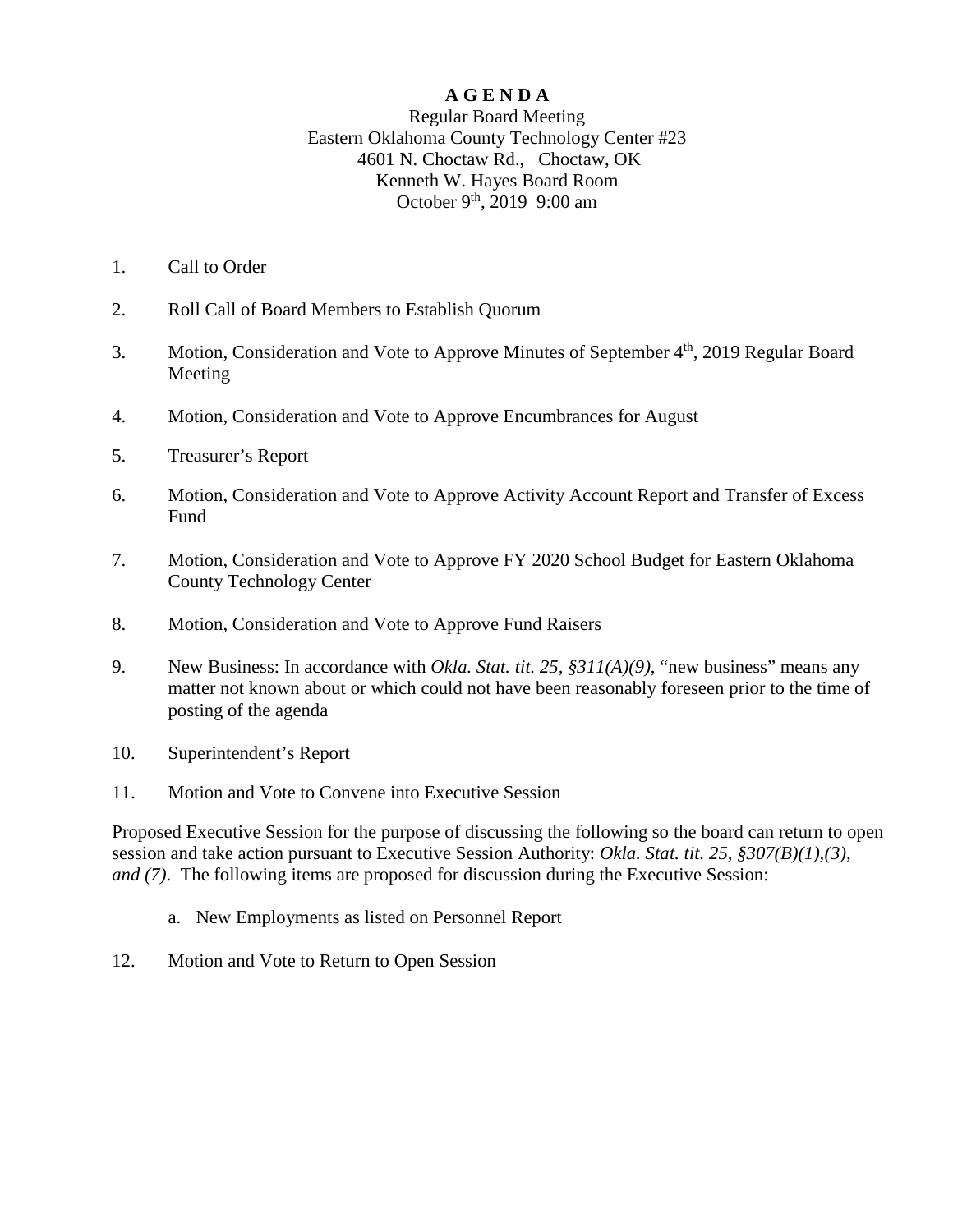Agenda October  $9<sup>th</sup>$ , 2019 Page 2

- 13. Board President's Statement of Executive Session Minutes
- 14. Motion, Consideration and Vote to Approve or Disapprove the following:
	- a. New Employments as listed on Personnel Report
- 15. Board Comments
- 16. Motion, Consideration and Vote for Approval to Adjourn

| Posted By:    |  |
|---------------|--|
| Date Posted:  |  |
| Time Posted:  |  |
| Place Posted: |  |
| Signed:       |  |

The next meeting of the Board is:

 **November 6th, 2019 9:00 a.m. Kenneth W. Hayes Board Room**